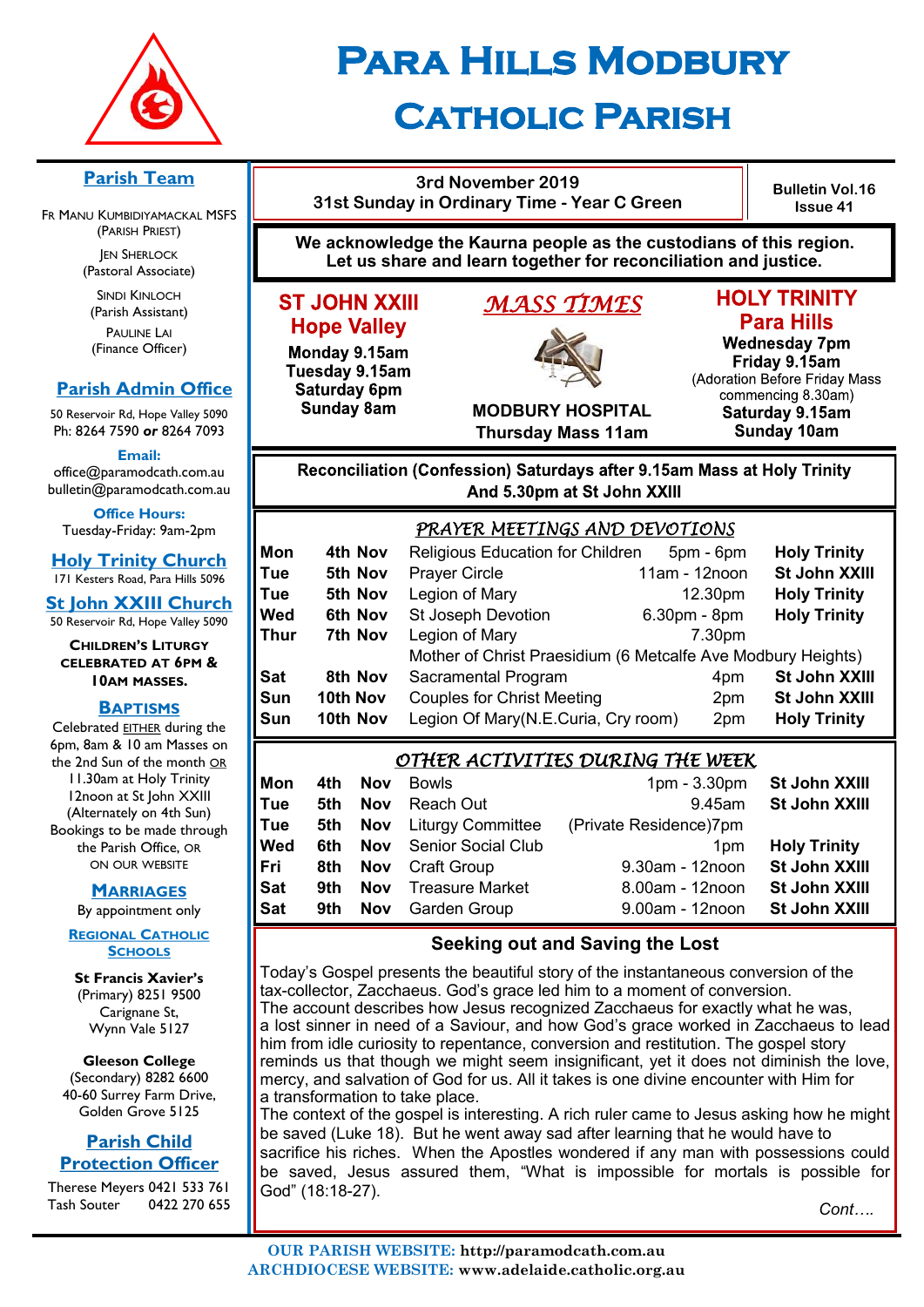This account leads naturally to our Gospel lesson, the story of Zacchaeus, a rich man who found salvation when he surrendered himself to the grace of God.

The rich ruler was too attached to his possessions to give them to the poor. The repentant Zacchaeus, on the other hand, voluntarily pledged to give half his possessions to the poor and to make fourfold restitution to any one he might have cheated. The story of Zacchaeus reinforces the lessons of the fifteenth chapter of Luke in which a lost sheep and a lost coin are found, and a lost son is

embraced. It also demonstrates the fact that nobody is beyond the possibility of conversion.

It was Passover time, which meant that tens of thousands of Jewish pilgrims were coming down from Galilee,

by-passing Samaria and coming to the toll booth at Jericho to pay their taxes. Bible scholars tell us that two or three million people showed up for the Passover. Jesus also made this trip, coming from Galilee in the north, to

Jerusalem in the south, by way of Jericho. Since Jesus had become very famous by that time, people passing through the customs-house at Jericho wanted to see him. Naturally, Zacchaeus was curious to see the new rabbi from Nazareth who, people said, welcomed tax-collectors and sinners as his friends. Zacchaeus might even have heard that a former tax-gatherer, Levi, was one of Jesus' disciples. Therefore, despite the expected ridicule he might receive from the crowd, he resolved to get a look at Jesus. To escape the crowd and get a clear vision of

Jesus, he climbed a sycamore tree and sat hidden in its leafy branches. Jesus noticed him, however, and cheerfully called, "Zacchaeus! Come down quickly, for today I must stay at your house!" They went off together, the sinner and the Son of God. Just as Zacchaeus had exposed himself to ridicule by climbing a tree, so Jesus exposed himself to criticism by visiting Zacchaeus' house. A mere glance and a few words of acceptance from Jesus changed this man from the sinner the community thought him to be into a man to whom Jesus had brought salvation. The presence of Jesus gave to Zacchaeus the twin gifts of Grace and Justification.

Like Zacchaeus we need to accept the Divine invitation for repentance. Jesus takes the initiative of knocking at the door of our souls, asking for entry. We have one thing in common with Zacchaeus: like him, we are all sinners and therefore we need salvation. For this we need to go through the process of discipleship: seeking, meeting,

undergoing conversion, and following Jesus just as Zacchaeus did. We are all sinners to a greater or lesser degree. Jesus is inviting each one of us to total conversion today through this Gospel lesson. We need to come

before the Lord with humility and confess to Him all our weaknesses. Let us remember that Jesus loves us in spite of our ugly thoughts, broken promises, sullied ideals, lack of prayer and Faith, resentments and lusts. He will put us back on the straight road to Heaven. We will become again true "sons and daughters of Abraham." In the

Sacrament of Reconciliation, in the confessional, Jesus ministers to us individually, just as he interacted individually with Zacchaeus. As Zacchaeus did, we need to come down, to leave the perches of our pride and allow Jesus heal and make us whole.

Tanulumburamalaked

| Readings for next Sunday, 10th Nov 2019 |      |                |
|-----------------------------------------|------|----------------|
| 1st Reading 2 Mc                        |      | $7:1-2, 9:1-4$ |
| 2nd Reading 2 Thes                      |      | $2:16 - 3:5$   |
| Gospel                                  | Luke | $20:27-38$     |
|                                         |      |                |

#### **Saints/Feast Days Of the Week**

| 4th | Nov |  |
|-----|-----|--|
| 9th |     |  |

St Charles Borromeo Dedication of Lateran Basilica

**Our Community's Prayer Petitions** 

#### *PLEASE NOTE: THE NAMES ON THE SICK LIST WILL REMAIN FOR TWO MONTHS ONLY UNLESS OTHERWISE NOTIFIED.*

**BULLETIN PRAYER LIST:** Please note that names can only be added to this list by immediate family, or the ill person themselves (for reasons of privacy).

#### **Please Remember in your Prayers Those who are sick, especially:**

Patricia Kopf, Darcy Ridley, Paul Holmes, Dudley Dolman, Father Peter Milburn, Maria Hand, Emma Gammon, Asher Caudle, David North, Elijah Neri, Wayne Collins, Antoinette Pascale, Marg Dolman, Charlotte Fussell, Selena (Rose) Quinn, Phyllis Anthony, Reta Lockyer, John MacGrath, Ken Robinson, Graham Armstrong, Mary Redmond, Graham Speed, Marlen Piineda, David Truman, Bruce McAndie, Rosa Maria Santos, Sean Molloy, Betty Roper, Imperia De Ionno, Julie Reimann, Imelda Schulz, Maddison Calleja, Janice Forrester, Ray Zielonka, Jim Marlow, Gerry Canavan, Jayden Lee, Audrey Athayde, Marie Boulton, Sr. Marleen Dewar OLSH, Kay Kennedy, Rita Robinson, Eileen Ryan, Gary Lockyer, Yvonne Summers.

**Recently Deceased**

Patricia Mary Carey, Sharyn Francese



Lord Jesus, make our hearts more loving and ready to forgive others just as you forgive us. Amen

**Memorial Mass**

On Friday the 29th November 2019 at St John XXIII we will be holding our Annual Memorial Mass at 7.30pm,followed by a shared supper

All Parishioners Welcome.<br>666666666666666666666666



We welcome to our community, those families who are preparing for their children's baptism during November.

Please show your support by making them feel welcome and remembering them in your prayers.

We also welcome with joy all those children who were baptised into our community during October.

**Harper Grace Bavey**

**RESPONSORIAL PSALM: I will praise your name for ever, my king and my God.**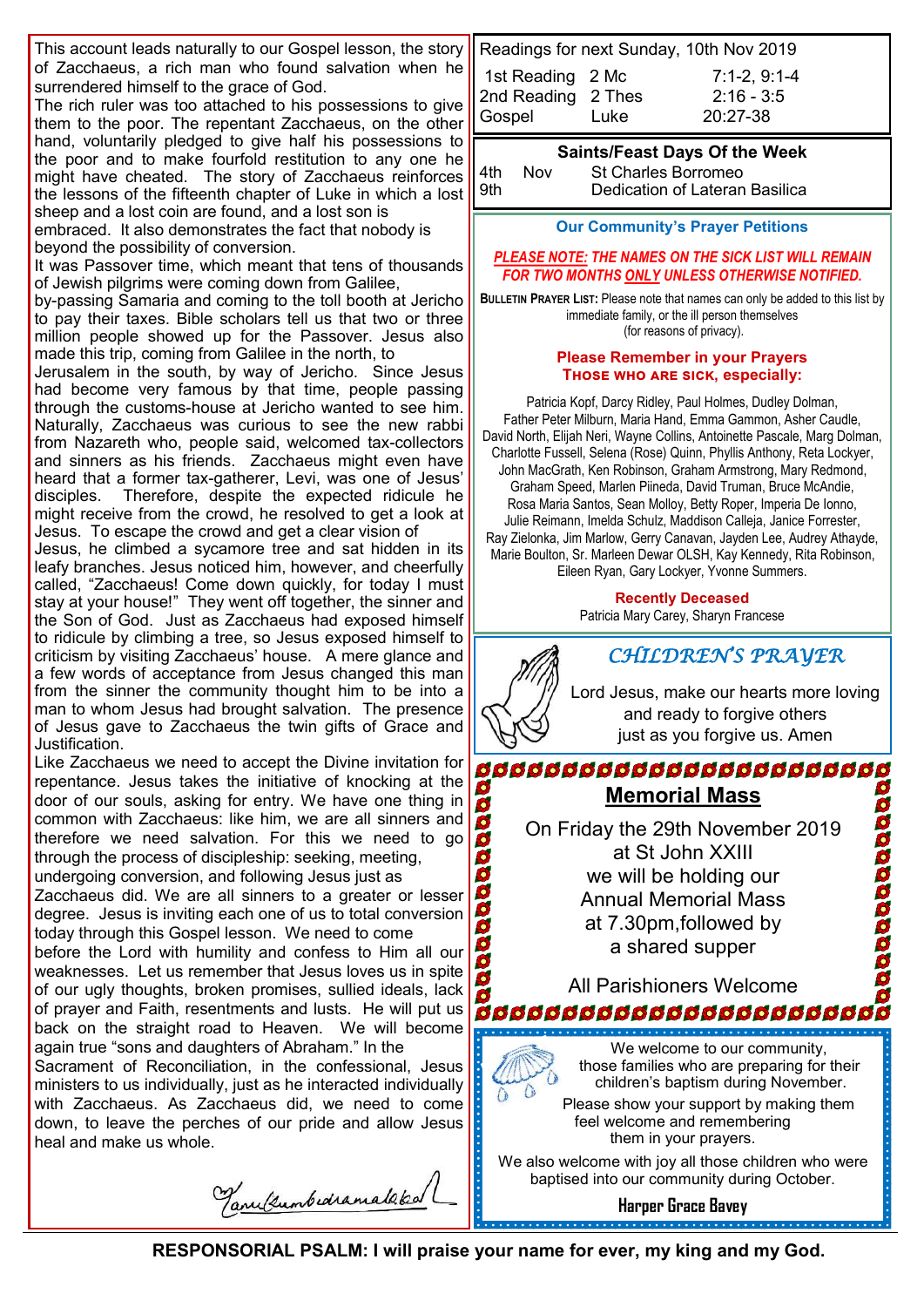**ST VINCENT DE PAUL HQ: 1300 729 202 from 9.00am — 1.00pm or www.vinnies.org.au** 



4  $\blacklozenge$  $\tilde{\blacklozenge}$  $\ddot{\textbf{z}}$  $\ddot{\sim}$  $\triangle$  $\ddot{\textbf{r}}$ 



### **St Vincent de Paul Modbury Conference**

 *Lord your timeless lesson sings out in the voice of constant waves, in the wind through the trees and in the harmonies of life.* 

*Wash clean our ears to hear you, make us listen now, for we need your great wisdom to assist us in our life. Amen.*

> A quiet week with only three calls, covering 6 adults and 2 children.

Requests for Christmas hampers will be taken on the call line from November 4th onwards, and the Giving Tree will be in place after our November meeting. Our Christmas Appeal will be on the weekend of November 9/10 and your support, as ever, is greatly appreciated. Stamped envelopes will be available for donations, and tax receipts will be provided.

Our immediate needs in the pantry are Sugar, Tinned Meat, Tinned Carrots and Breakfast Cereal If you can, please put any or all of these in the basket. We appreciate the assistance this provides us in keeping the pantry stocked against the assistance demand.

Thank you and God Bless

### **REACH OUT GROUP**

Tuesday 5th November 2019 9.15am Mass at St John XXIII Followed by a cuppa. All Welcome

Altar Server: Leo North

Reader: Margaret Dunn Offertory: Pat Harvey & Judy Dalwood Communion: Cathy DeLuca & Pam Ridley

For information about Reach Out please call Maureen Kenny Ph: 8396 7682 or M: 0418 821 859



### DEVELOPMENT FUND 2019

Congratulations Grace Healey No. 70

Drawn by Ursula Moore

 Contact: Barbara Mathews 8258 8806 to be included in the draw.

### **HAPPY BIRTHDAY NOVEMBER BABIES**

4th Nov Lynlee & Susan Thalbourne 5th Nov Linda Molloghan, Brendan Truman, Carmen Fenech, Michael Callery 6th Nov Patrick Lum 7th Nov Tania DeCeglie, Ann Stanton 8th Nov Matthew Knowles







11111111111111



Many thanks to the wonderfully eager team who came along to the working bee at St John XXIII last Saturday to help prepare the Centre for the Craft Market. Windows were left sparkling, spiders bereft of a home and the gardens neat and tidy thanks to their many efforts.

### **Thank You - Volunteers Weekend Dinner /BBQ**

We will be holding a BBQ to show our appreciation for all the wonderful work our many volunteers

do within the parish.

### *Sunday 24th November 2019 at 5pm in the Holy Trinity Church Hall.*

All Masses on the weekend of the 23rd/24th November will be dedicated to our Volunteers.





#### **NOVENA OF THE HOLY CLOAK OF ST JOSEPH HOLY TRINITY CHURCH**

To pray for all Families, the Priesthood and for the Protection of the Unborn Wednesday 6th November The Novena and Rosary beginning at 6.30pm followed by Mass at 7pm concluding with Adoration of the Blessed Sacrament with Benediction.

*"I put all my desires, cares and wishes for you in the Sacred Heart. I know it protects and guards you." (St Mary of the Cross MacKillop)*

Liturgy Assistants Roster January to March 2020

The liturgy assistants roster for January to March 2020 will be drawn up soon. If you have any information that affects the roster, or you are aware that you will not be available for any reason for any ministry for which you have volunteered, could you please pass that information either to the parish office or directly to Therese Meyers by phoning 0421 533 761 or by emailing [theresemeyers@gmail.com](mailto:theresemeyers@gmail.com) by Friday 15 November 2019. The 2020 AFL Draw is already available!

**LITURGY COMMITTEE MEETING The next Liturgy Committee Meeting Tuesday 5th November at 7pm Contact Therese Meyers on 0421 533 761**

**GOSPEL ACCLAMATION: Alleluia, alleluia! God loved the world so much, he gave his only Son, that all who believe in him might have eternal life. Alleluia!**